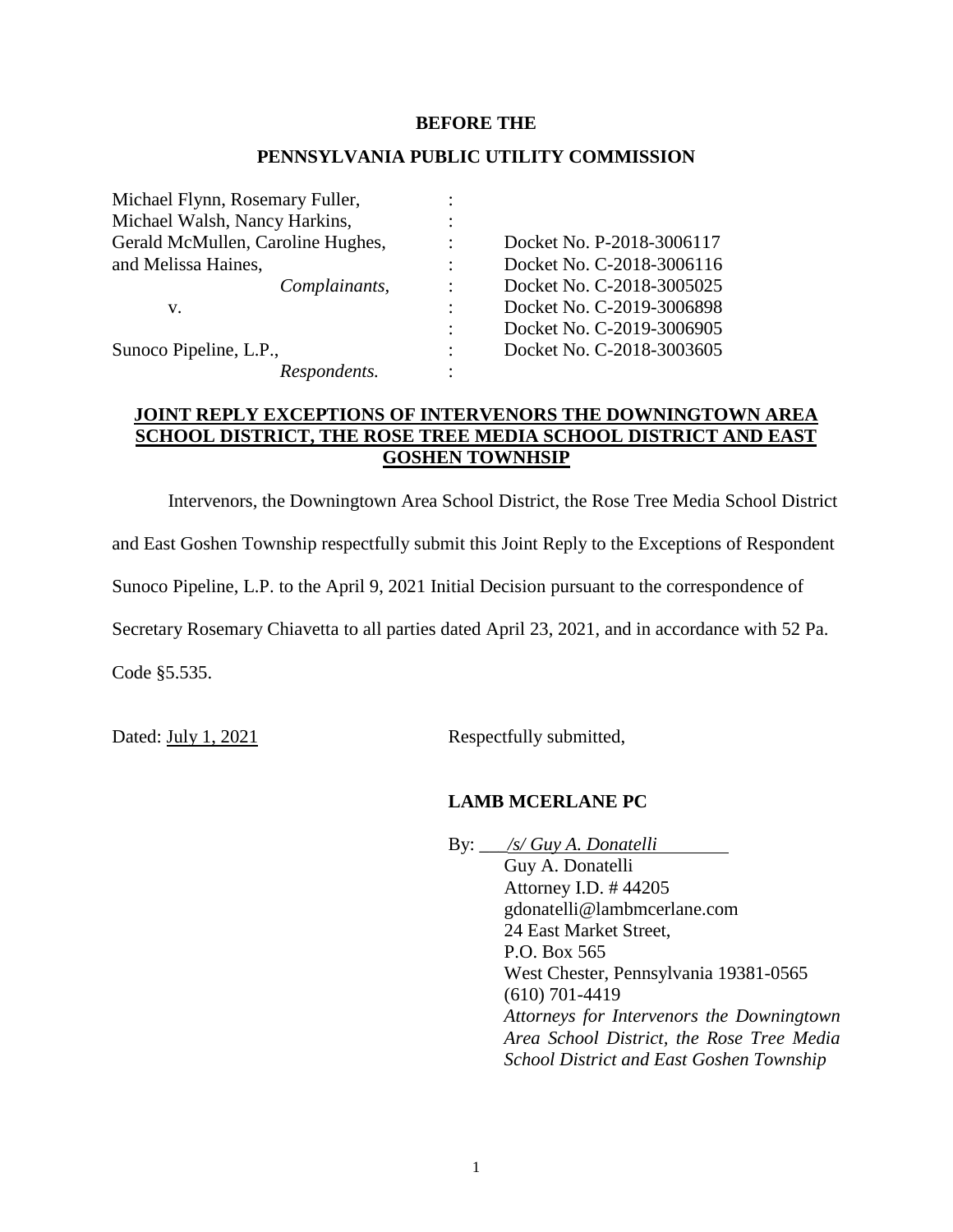# **TABLE OF CONTENTS**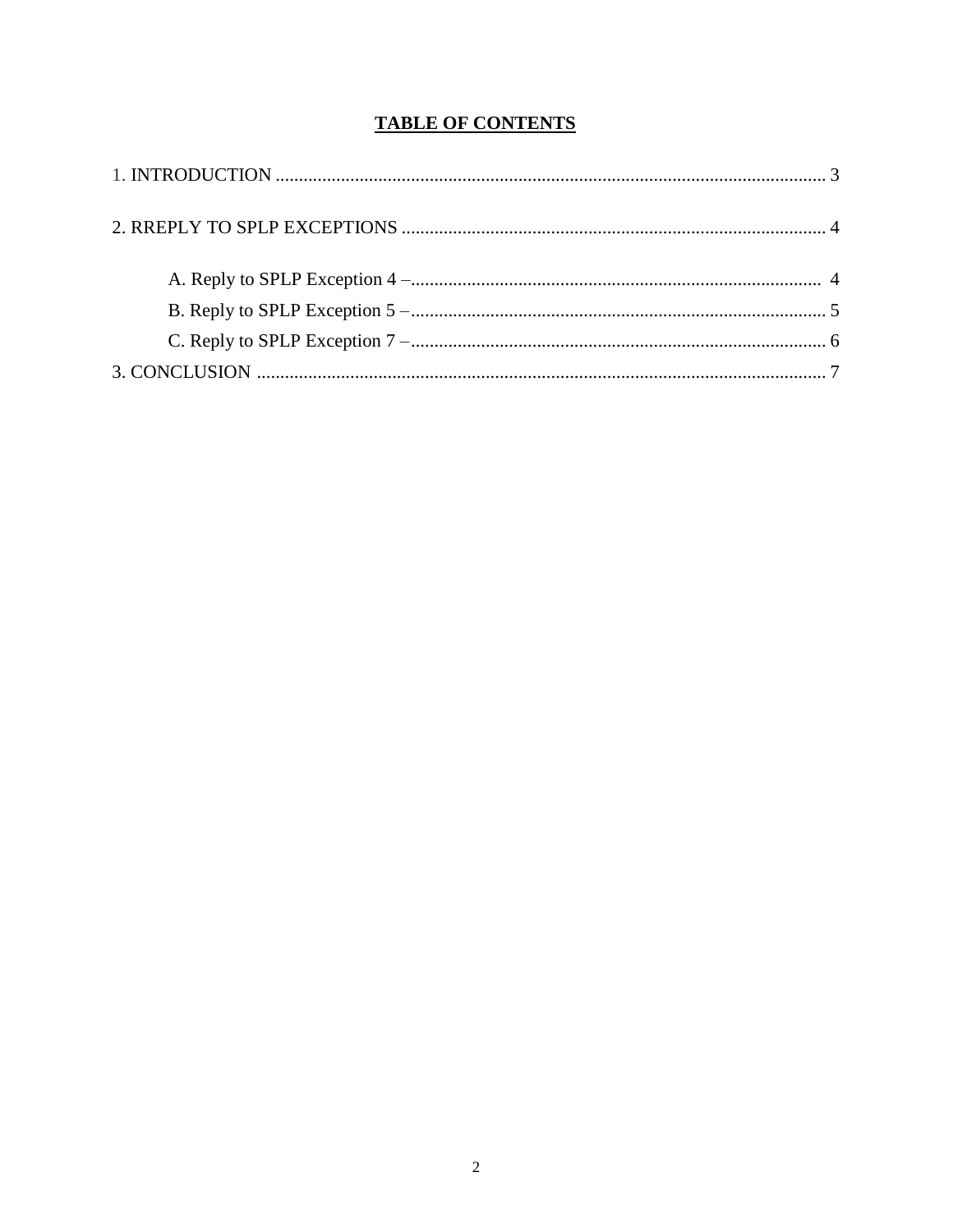## **I. INTRODUCTION**

Intervenors the Downingtown Area School District, the Rose Tree Media School District and East Goshen Township respectfully submit this joint reply to the Exceptions of Respondent Sunoco Pipeline, L.P. to the April 9, 2021 Initial Decision ("SPLP Exceptions"). SPLP's Exceptions take issue with a number of well-reasoned and correct findings and conclusions contained in the Initial Decision. This joint submission addresses three of SPLP's Exceptions, Exceptions 4, 5 and 7 – this is not to be construed as agreement with the SPLP's Exceptions that are not addressed herein. 1

SPLP's Exceptions 4, 5 and 7 request modifications to the Initial Decision as follows:

- *4. The ID erred in Order paragraphs 13, 14, 15, 16, 17 and 18 which require SPLP to implement public awareness program elements that are beyond existing regulatory requirements and therefore the proper subject of the pending ANOPR and not this Complaint proceeding;*
- *5. The ID erred in holding that SPLP refused to meet and provide information to municipalities and school districts and therefore violated 49 C.F.R. §195.440;*
- *7. The ID erred because the mandatory injunctive relief in ordering paragraphs 16- 20 of the Order is not narrowly tailored and there is no evidence of irreparable injury if injunctive relief is not granted.*

(SPLP's Exceptions, *Conclusions,* p. 36)

 $\overline{a}$ 

The SPLP Exceptions suffer from two deficits - they either rely too heavily on the pending ANOPR, or; they construe the critical examination in the Initial Decision of *both sides* of the various arguments as some sort of irreconcilable conflict of the ultimate determination. These

<sup>1</sup> This concise reply incorporates by reference the Exceptions filed by the Downingtown Area School District and East Goshen Township as permitted by 52 Pa. Code §5.535(a). And, to the extent that other Intervenor-aligned parties file Reply Exceptions, they are likewise incorporated herein, specifically the Reply Exceptions filed by Chester County, which are specifically incorporated into this submission.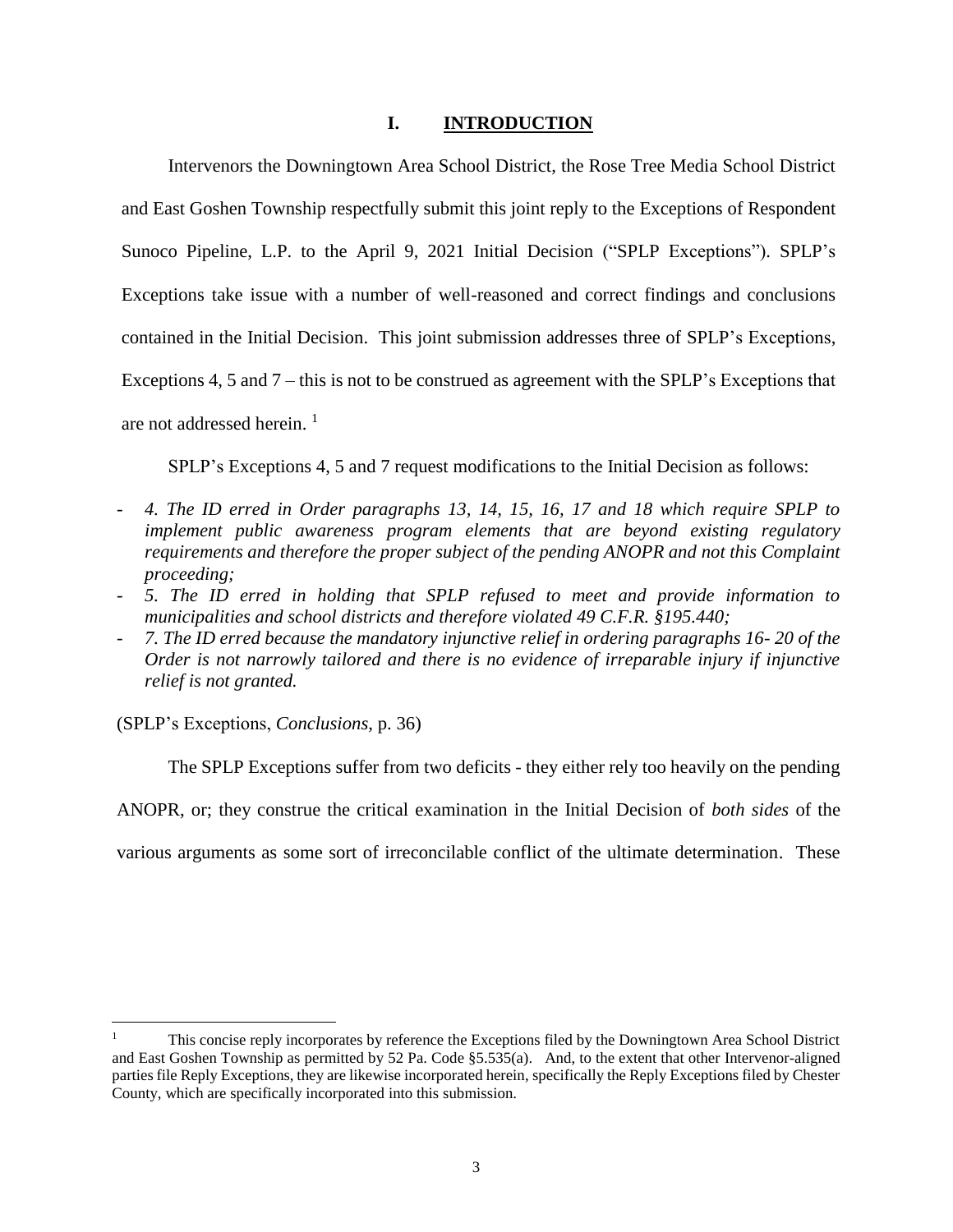positions and the related arguments lack merit, and as set forth below, these SPLP Exceptions should be denied.<sup>2</sup>

## **II. REPLY TO SPLP EXCEPTIONS**

#### **A. Reply to SPLP Exception 4**

**"SPLP Exception 4. The ID erred in Order paragraphs 13, 14, 15, 16, 17 and 18, which require SPLP to implement public awareness program elements that are beyond existing regulatory requirements and therefore the proper subject of the pending ANOPR and not this Complaint proceeding."**

SPLP Exception 4 makes the following argument - because issues joined in the instant case are subject to *Notice of Proposed Rulemaking Regarding Hazardous Liquid Public Utility Safety Standards at 52 Pa. Code Chapter 59*, Docket No. L-2019-3010267 (Order entered June 13, 2019) (*ANOPR*), Judge Barnes is precluded from ordering relief such as evacuation procedures be added to SPLP's public awareness pamphlets or requiring direct wiring of SPLP's release detection system to 911. SPLP references a number of pages and paragraphs of the Initial Decision to support this unprecedented, until now never raised, scope of the underlying matter. Of course, none of the references to the Initial Decision support this argument. To the contrary, rather than failing some "bright-line test" (SPLP Exceptions, pg. 24) it was expressly noted in the Initial Decision that "[i]n the instant case, emergency preparedness issues are squarely within this consolidated proceeding". (ID, page 159)

SPLP's argument that if it has complied with minimum standards the Commission has no power or jurisdiction over Sunoco's public awareness programs is incorrect. SPLP "shall at all times use every reasonable effort to properly warn and protect the public from danger, and shall

 $\overline{a}$ 

<sup>&</sup>lt;sup>2</sup> And, in some circumstances, the SPLP Exceptions emphasize issues determined in SPLP's favor. For example, SPLP Exceptions, at para 6, page 4, seem to build the foundation of its exceptions on the consideration of the installation of a mass warning system and the addition of odorants to natural gas liquids (NGLs).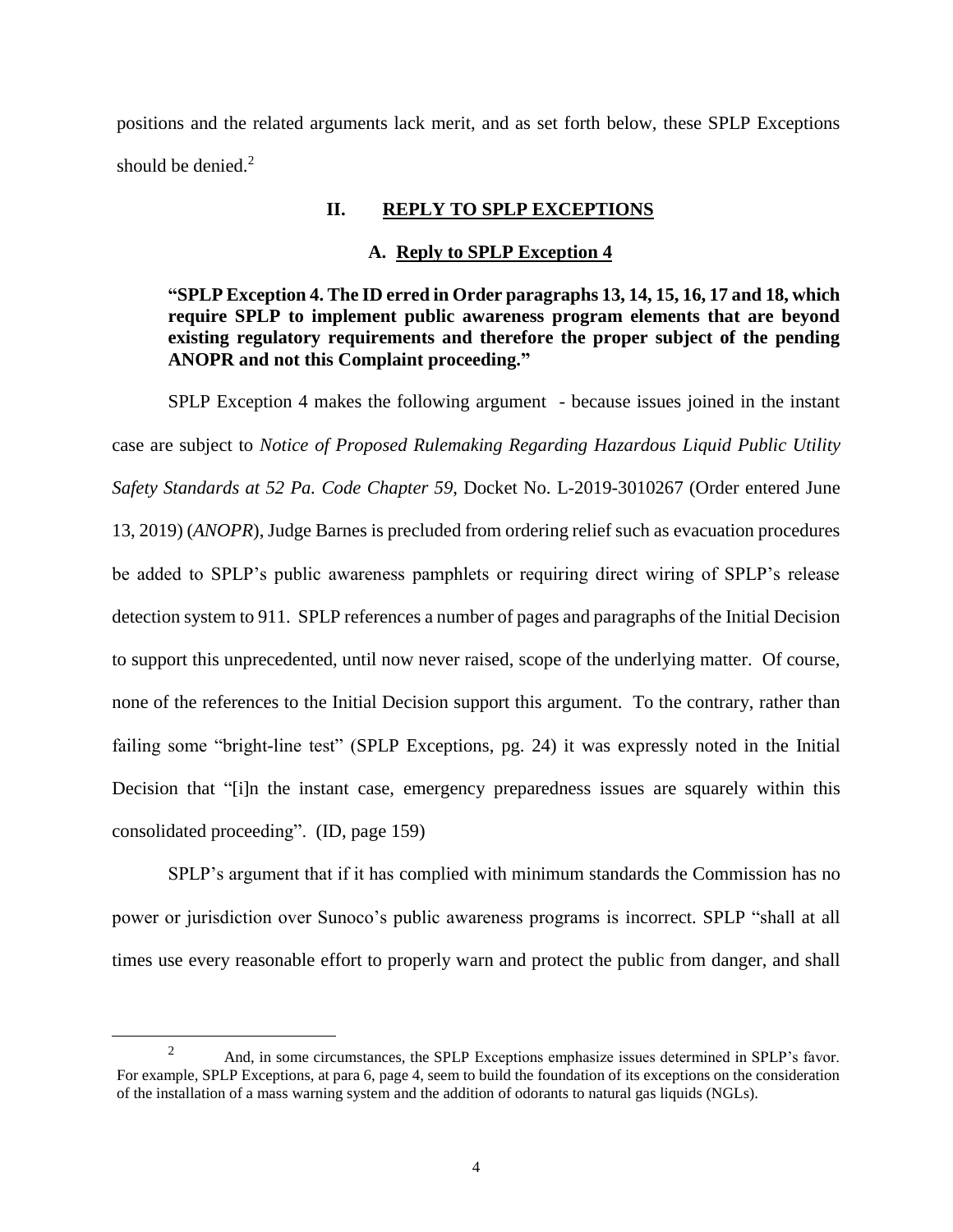exercise reasonable care to reduce the hazards to which employees, customers and others may be subjected to by reason of its equipment and facilities." 52 Pa. Code § 59.33(a). Every public utility, like SPLP, is required to maintain safe and reasonable service and facilities. 66 Pa.C.S.A. § 1501. The Pennsylvania Public Utility Commission ("Commission") has the power and duty under the Public Utility Code to enter such orders as are necessary to assure that the public utility service and facilities are safe and reasonable. 66 Pa.C.S.A. § 1505(a). SPLP's argument that if it has complied with minimum standards, "that's enough", is contrary to law and SPLP Exception 4 should be denied.

#### **B. Reply to SPLP Exception 5**

## **"SPLP Exception 5. The ID erred in holding that SPLP refused to meet and provide information to municipalities and school districts and therefore violated 49 C.F.R. §195.440."**

SPLP Exception 5 takes issue with the sufficiency of the evidence. It would be accurate to observe that there was conflicting evidence and exhibits on a number of issues. But the determination that SPLP has refused to meet or provide information to the school districts and the municipalities is supported by competent evidence. As an example, Timothy Hubbard testified that at least up until December of 2018, the Downingtown Area School didn't have proper information with respect to the pipeline, its contents, pressures, and things of that nature and that "[u]p until that point and even beyond, we've been met with -- met with a little bit of what I would term a brick wall". (October 1, 2020, N.T. 2363) Mr. Hubbard also testified regarding the practical effect of non-disclosure agreements and the inability to share critical information, as well as an 11<sup>th</sup> hour transmission of a SPLP letter offering assistance. (October 1, 2020, N.T. 2364, 2377; Exhibit SPLP-50)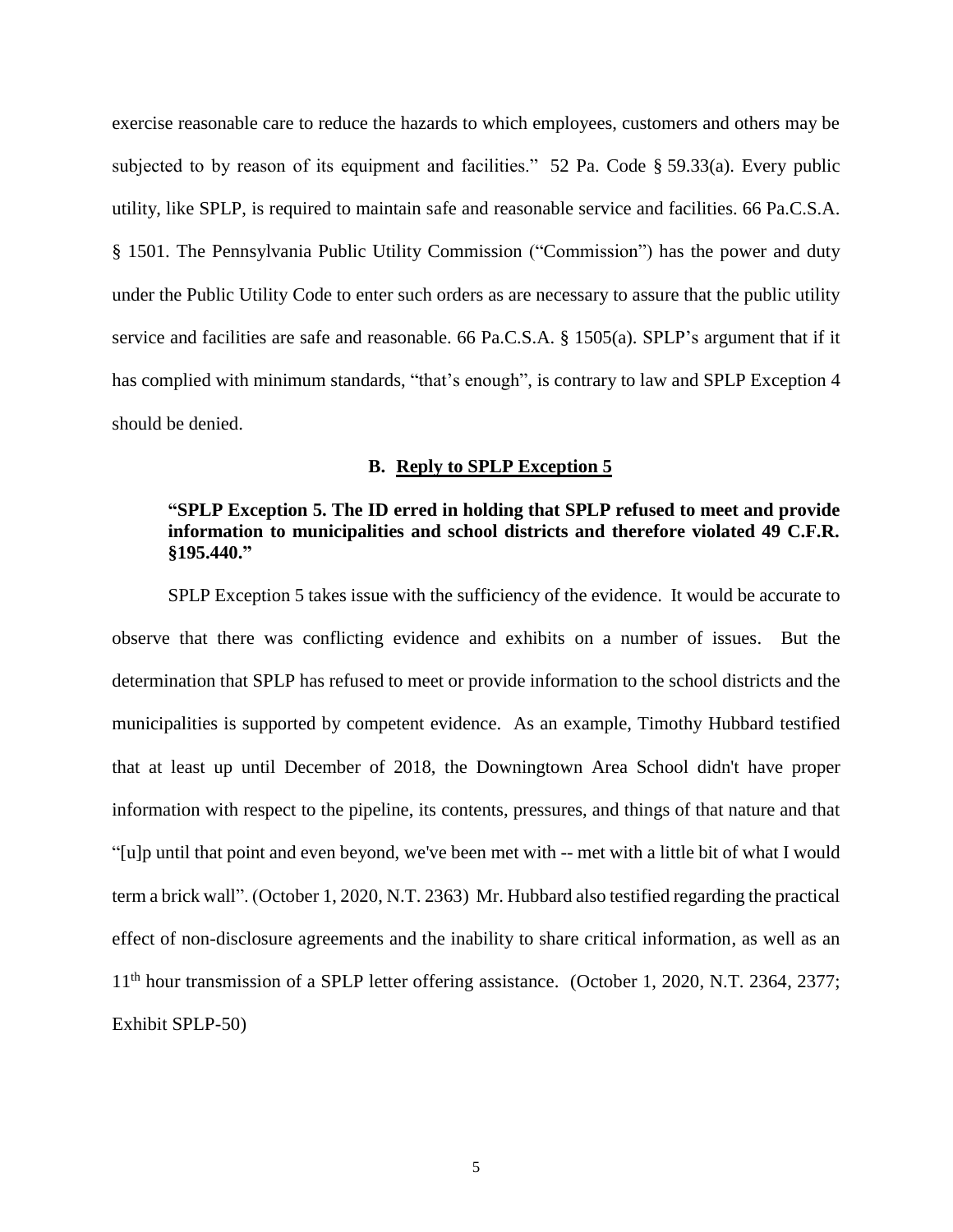Intervenors understand that advocates will cherry pick certain record references, but to suggest that there is no evidence to support SPLP's reticence in meeting and providing information is simply not accurate. Accordingly, Conclusion of Law 46, that SPLP's unwillingness to meet with school districts and public officials and the withholding of information useful in the preparation of PEMA plans is a violation of Commission regulation, warranting the directive to provide information and emergency training to assist these political subdivisions and school districts (52 Pa. Code § 59.33, 66 Pa. C.S. § 1501) is supported by the evidence, and SPLP Exception 5 should be denied.

#### **C. Reply to SPLP Exception 7**

## **"SPLP Exception 7. The ID erred because the mandatory injunctive relief in ordering paragraphs 16-20 of the Order is not narrowly tailored and there is no evidence of irreparable injury if injunctive relief is not granted."**

SPLP Exception 7 suggests that the very narrow injunctive relief (i.e., ordering meetings and discussions and providing information) is somehow beyond the ability of professional adults operating in good faith to accomplish. The SPLP Exceptions at pages 9-10 take issue with meetings between municipalities and school districts "to discuss additional communications and training." (*quoting* ID at 201). The Exceptions of the Downingtown Area School District directly address the mechanisms for meaningfully implementing that narrow relief granted.

The Initial Decision recognizes correctly that in order to obtain *permanent* injunctive relief, as requested here, a party must establish that his or her right to relief is clear and that the relief is necessary to prevent a legal wrong for which there is no adequate redress at law. *See Buffalo Twp. v. Jones*, 571 Pa. 637, 644, 813 A.2d 659, 663 (2002), *cert. denied*, 157 L. Ed. 2d 41, 2003 U.S. LEXIS 6042 (2003). The relief ordered here – discussion and disclosure – could not have been more narrowly tailored, and SPLP Exception 7 should be denied.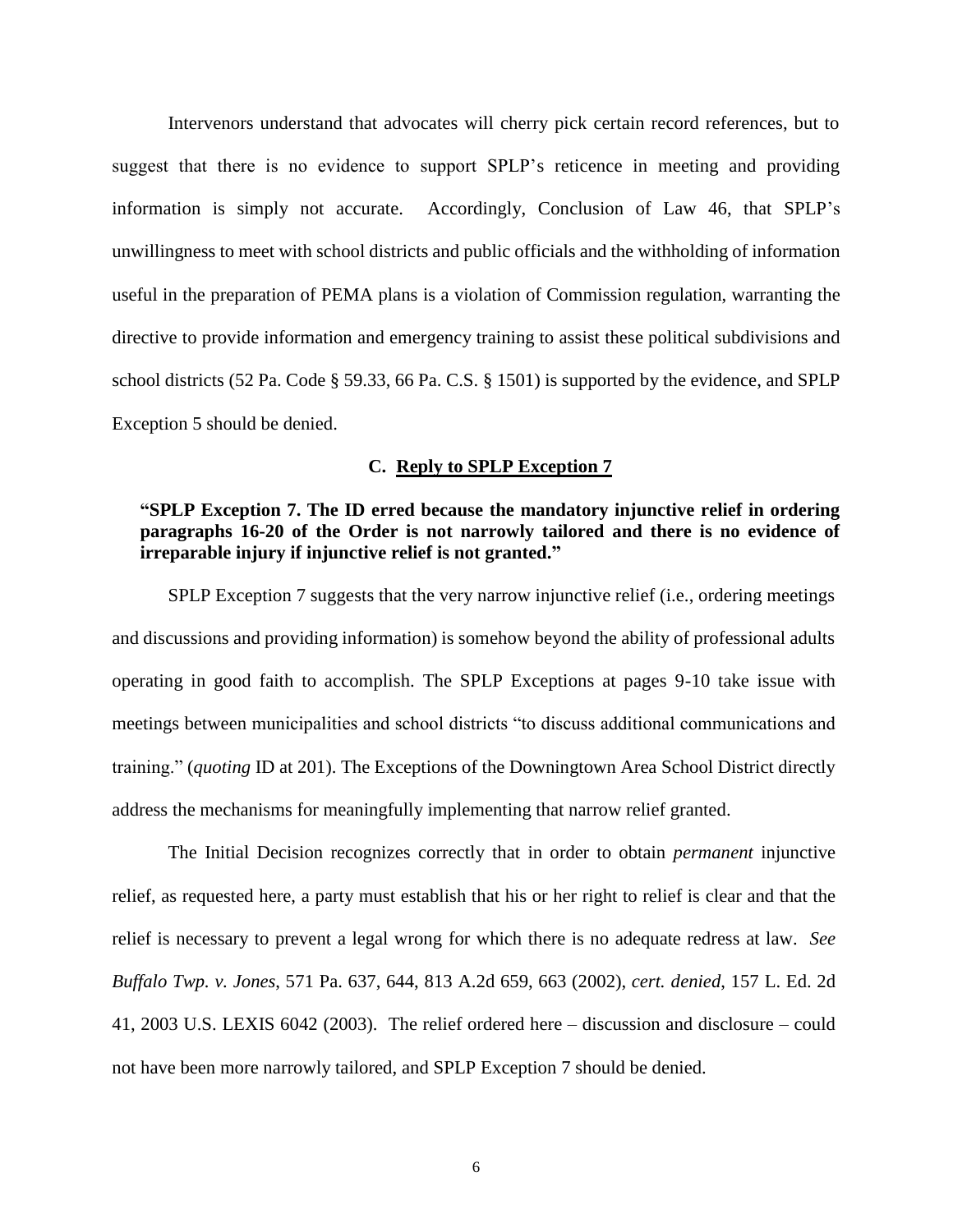## **III. CONCLUSION**

Intervenors the Downingtown Area School District, the Rose Tree Media School District

and East Goshen Township respectfully request that SPLP Exceptions 4, 5 and 7 be denied.

Respectfully submitted,

## **LAMB MCERLANE PC**

By: \_\_\_*/s/ Guy A. Donatelli* Guy A. Donatelli Attorney I.D. # 44205 gdonatelli@lambmcerlane.com 24 East Market Street, P.O. Box 565 West Chester, Pennsylvania 19381-0565 (610) 701-4419 *Attorneys for Intervenor Downingtown Area School District, Rose Tree Media School District and East Goshen Township*

Dated: July 1, 2021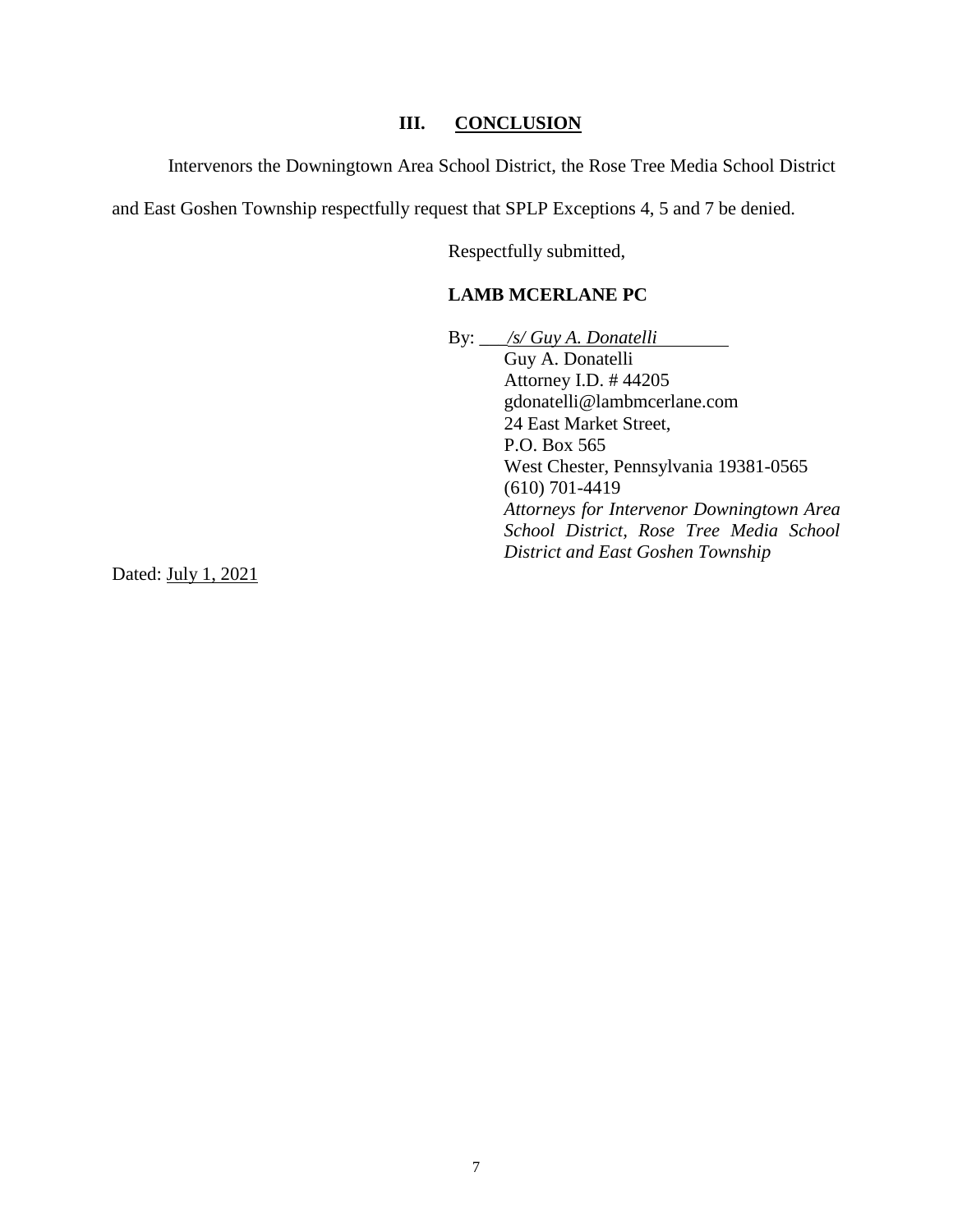### **CERTIFICATE OF SERVICE**

I hereby certify that this day I have served a copy of the Joint Reply of the Downingtown Area School District, the Rose Tree Media School District and East Goshen Township to the SPLP Exceptions upon the persons listed below in the manner indicated in accordance with the requirements of 52 Pa. Code Section 1.54 (relating to service by a party).

### **Via Electronic Mail:**

Rebecca Britton 211 Andover Drive Exton, PA 19341 rbrittonlegal@gmail.com *Pro Se Complainant*

Thomas Casey 1113 Windsor Drive West Chester, PA 19380 [tcaseylegal@gmail.com](mailto:tcaseylegal@gmail.com) *Intervenor*

Melissa Dibernardino 1602 Old Orchard Lane West Chester, PA 19380 lissdibernardino@gmail.com *Pro Se Complainant*

Virginia Marcille-Kerslake 103 Shoen Road Exton, PA 19341 vkerslake@gmail.com *Pro Se Intervenor*

Josh Maxwell 4 W. Lancaster Avenue Downingtown, PA 19335 [jmaxwell@downingtown.org](mailto:jmaxwell@downingtown.org) *Intervenor*

Gerald McMullen 200 Hillside Drive Exton, PA 19341 *Pro Se Complainant*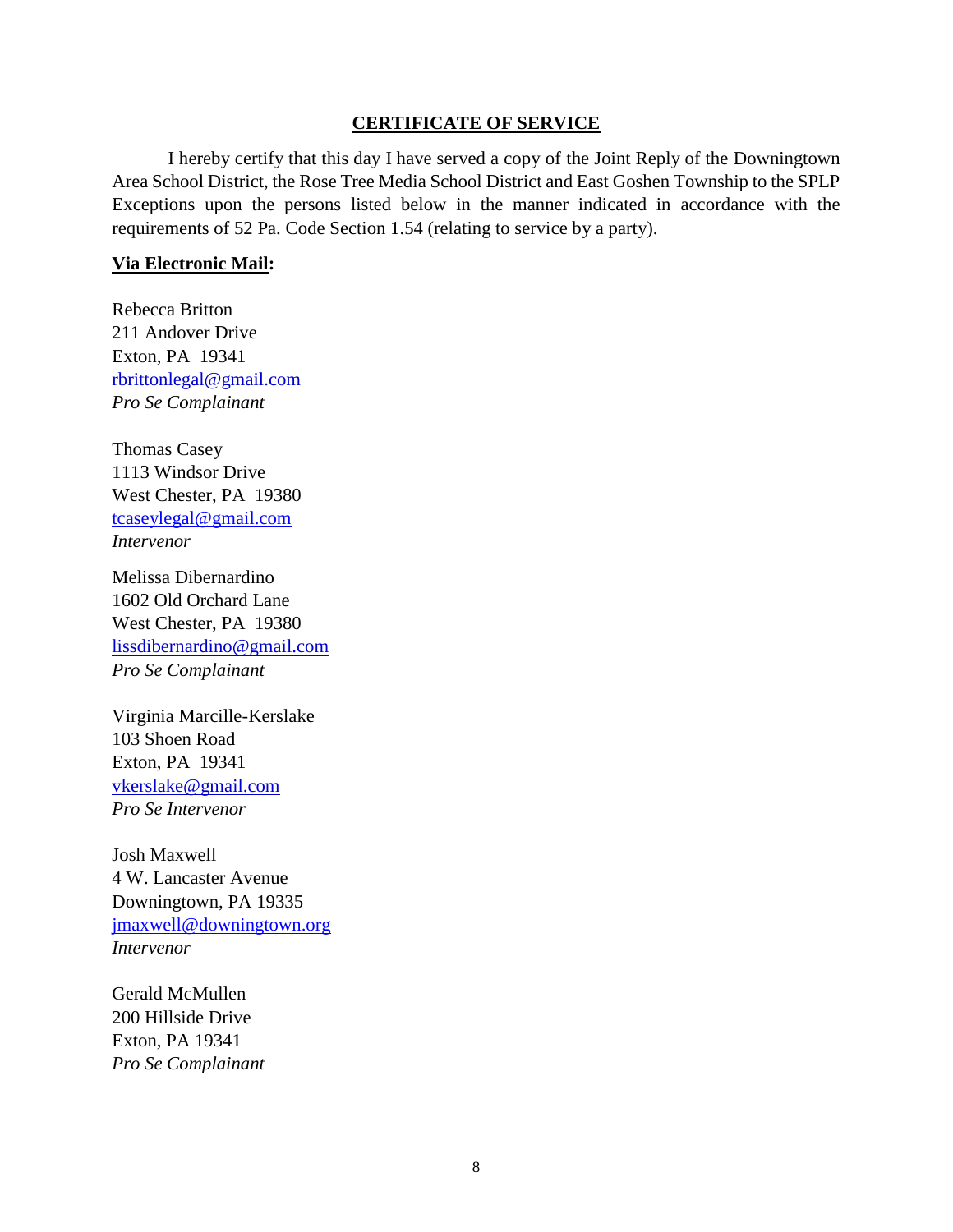Laura Obenski 14 S. Village Avenue Exton, PA 19341 [ljobenski@gmail.com](mailto:ljobenski@gmail.com) *Pro Se Complainant*

Michael Walsh 12 Hadley Lane Glen Mills, PA 19342 *Pro Se Complainant*

Michael Bomstein, Esq. Pinnola & Bomstein Land Title Building, Suite 705 100 South Broad Street Philadelphia, PA 19110 [mbomstein@gmail.com](mailto:mbomstein@gmail.com) *Representing Complainants*

Curtis Stambaugh, Asst. General Counsel Sunoco Pipeline LP 212 N Third Street, Suite 201 Harrisburg, PA 17101 Curtis.stambaugh@energytransfer.com *Representing Sunoco Pipeline LP*

Robert D. Fox, Esq. Neil S. Witkes, Esq. Diana A. Silva, Esq. Manko Gold Katcher & Fox LLP 401 City Avenue, Suite 901 Bala Cynwyd, PA 19004 [rfox@mankgold.com](mailto:rfox@mankgold.com) nwitkes@mankgold.com dsilva@mankgold.com *Representing Sunoco Pipeline LP*

Thomas J Sniscak, Esq. Whitney E. Snyder, Esq. Hawke McKeon and Sniscak LLP 100 N. Tenth Street Harrisburg, PA 17101 tjsniscak@hmslegal.com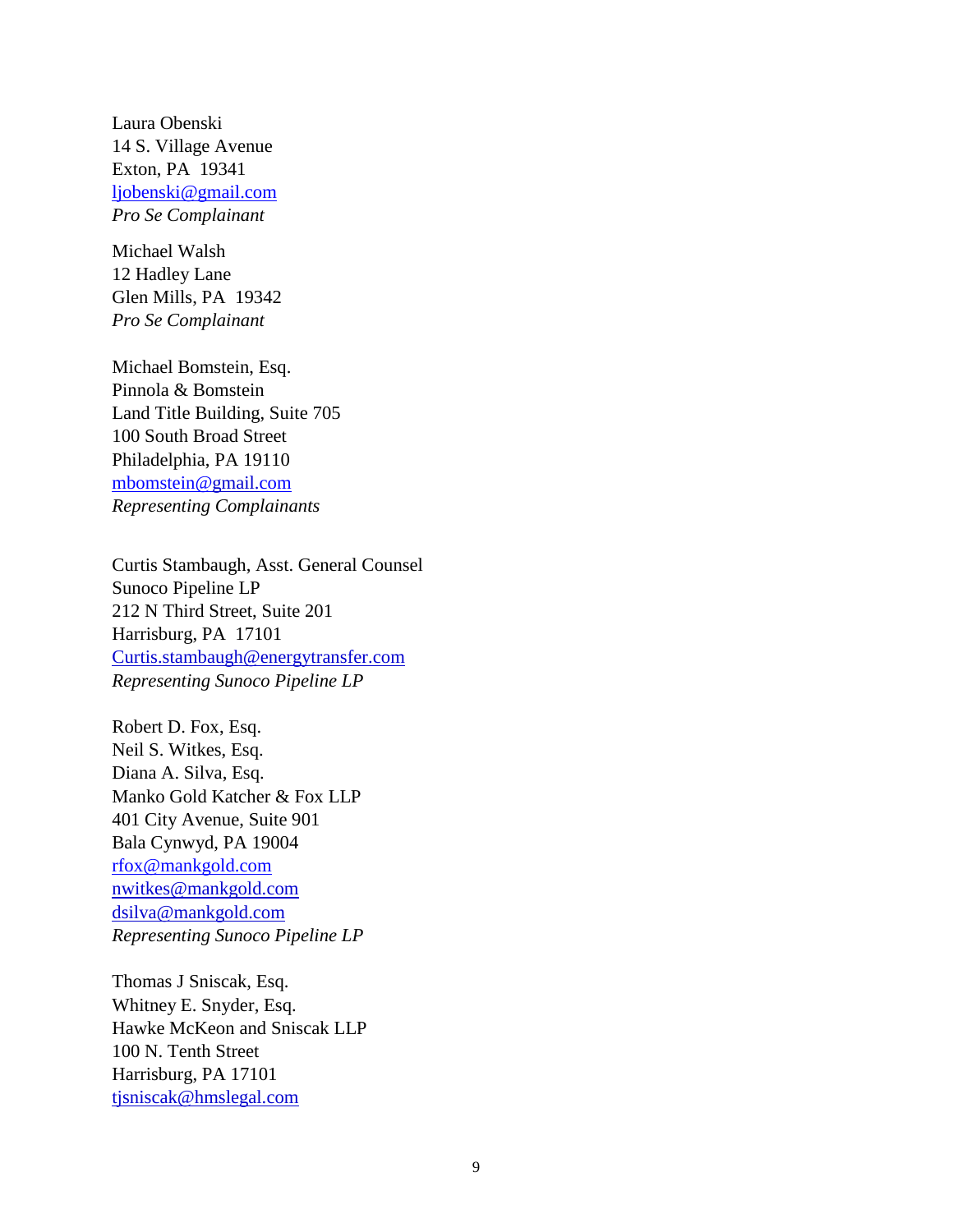wesnyder@hmslegal.com *Representing Sunoco Pipeline LP*

Rich Raiders, Esq. Raiders Law PC 606 North  $5<sup>th</sup>$  Street Reading, PA 19601 rich@raiderslaw.com *Representing Intervenor Andover Homeowners' Association, Inc.*

Anthony D. Kanagy, Esq. Garrett P. Lent, Esq. Post & Schell P.C.  $17$  N Second Street,  $12<sup>th</sup>$  Fl. Harrisburg, PA 17101-1601 [akanagy@postschell.com](mailto:akanagy@postschell.com) glent@postschell.com *Representing Intervenor Range Resources Appalachia*

Erin McDowell, Esq. 3000 Town Center Blvd Canonsburg, PA 15317 emcdowell@rangeresources.com *Representing Intervenor Range Resources Appalachia* 

Leah Rotenberg Esq. Mays, Connard & Rotenberg LLP 1235 Penn Avenue, Suite 202 Wyomissing, PA 19610 rotenberg@mcr-attorneys.com *Representing Intervenor Twin Valley School District* 

Andrew D. H. Rau, Esq. Ryan M. Jennings, Esq. Matthew N. Korenoski Unruh Turner Burke & Frees P.O. Box 515 West Chester, PA 19381-0515 [arau@utbf.com](mailto:arau@utbf.com) [rjennings@utbf.com](mailto:rjennings@utbf.com) [mkorenoski@utbf.com](mailto:mkorenoski@utbf.com) *Representing Intervenor West Whiteland Township*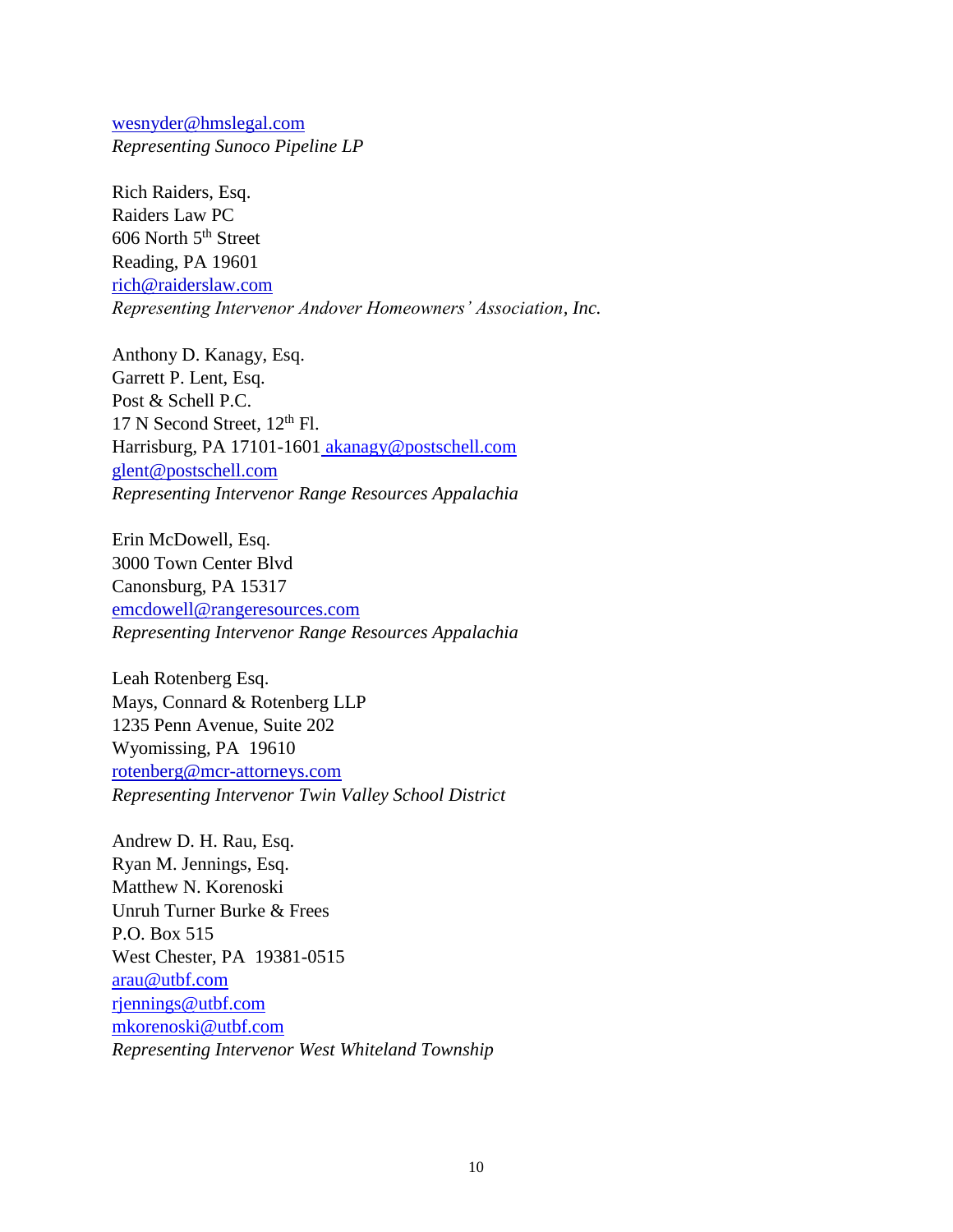Mark L. Freed, Esq. Curtin & Heefner LLP Doylestown Commerce Center 2005 S. Easton Road, Suite 100 Doylestown, PA 18901 [mlf@curtinheefner.com](mailto:mlf@curtinheefner.com) [jaw@curtinheefner.com](mailto:jaw@curtinheefner.com) *Representing Intervenors Uwchlan Township and County of Chester*

James R. Flandreau, Esq. Paul, Flandreau & Berger, LLP 320 West Front Street Media, PA 19063 jflandreau@pfblaw.com *Representing Intervenor Middletown School District*

Melissa A. Lovett, Esq. Delaware County Solicitor's Office 201 W. Front Street Media, PA 19063 lovettm@co.delaware.pa.us *Representing Intervenor County of Delaware* 

Guy A. Donatelli, Esq. Lamb McErlane PC 24 East Market Street P.O. Box 565 West Chester, PA 19381 gdonatelli@lambmcerlane.com *Representing Intervenors East Goshen Township and Rose Tree Media School District* 

James C. Dalton, Esq. Unruh Turner Burke & Frees, PC P.O. Box 515 West Chester, PA 19381-0515 jdalton@utbf.com *Representing Intervenor West Chester Area School District* 

James J. Byrne, Esq. Kaitlyn T. Searls, Esq. McNichol Byrne & Matlawski, P.C. 1223 N. Providence Road Media, PA 19063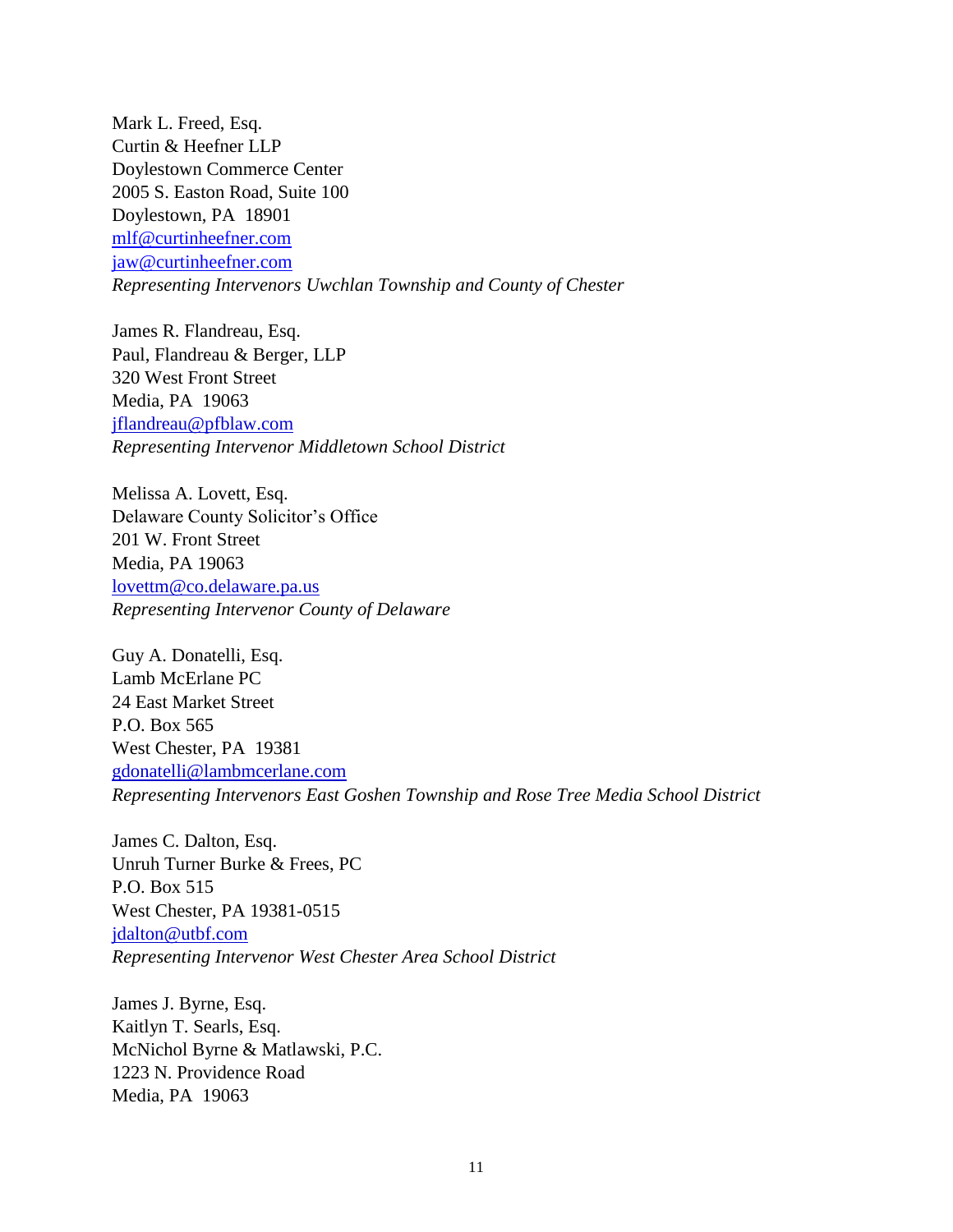[jjbyrne@mbmlawoffice.com](mailto:jjbyrne@mbmlawoffice.com) ksearls@mbmlawoffice.com *Representing Intervenor Thornbury Township* 

Michael P. Pierce, Esq. Pierce & Hughes, P.C. 17 Veterans Square P.O. Box 604 Media, PA 19063 [mpierce@pierceandhughes.com](mailto:mpierce@pierceandhughes.com) *Representing Intervenor Edgmont Township*

Joseph O. Minott, Esq. Alexander G. Bomstein, Esq. Ernest L. Welde, Esq. Kathryn Urbanowicz, Esq. Clean Air Council 135 S. 19th Street, Suite 300 Philadelphia, PA 19103 [joe\\_minott@cleanair.org](mailto:joe_minott@cleanair.org) [abomstein@cleanair.org](mailto:abomstein@cleanair.org) [lwelde@cleanair.org](mailto:lwelde@cleanair.org) [kurbanowicz@cleanair.org](mailto:kurbanowicz@cleanair.org)

## **Via First Class Mail:**

Meghan Flynn 212 Lundgren Road Lenni, PA 19052 *Pro Se Complainant*

Rosemary Fuller 226 Valley Road Media, PA 19063 *Pro Se Complainant*

Melissa Haines 176 Ronald Road Aston, PA 19014 *Pro Se Complainant*

Nancy Harkins